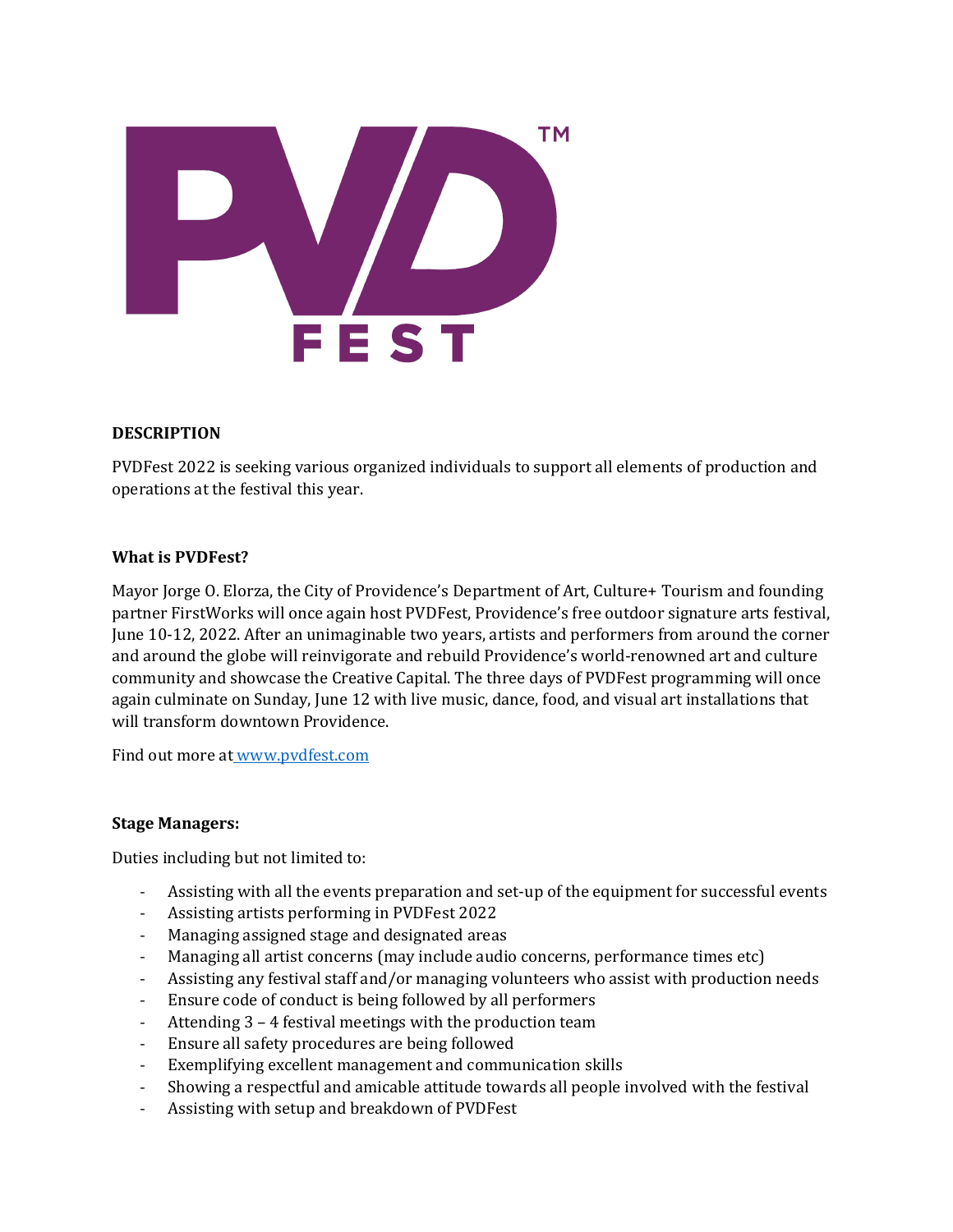- Responding to communications before and during the event, including e-mail, telephone, etc.
- Other duties at the discretion of the Director(s), Producer(s), and/or ACT Team

## **Production Assistants:**

Duties including but not limited to:

- Assisting with all the events preparation and set-up of the equipment for successful events
- Able to lift 50 pounds
- Ability to stand for long periods of time
- Self-directed
- Problem solver
- Assisting any festival staff and/or managing volunteers who assist with production needs
- Attending 3 festival meetings with the ops team
- Ensure all safety procedures are being followed
- Exemplifying excellent management and communication skills
- Showing a respectful and amicable attitude towards all people involved with the festival
- Assisting with setup and breakdown of PVDFest
- Responding to communications before and during the event, including e-mail, telephone, etc.
- Other duties at the discretion of the Director(s), Producer(s), and/or ACT Team

### **Clean Team:**

Duties including but not limited to:

- Assisting with all the events preparation and set-up of the equipment for successful events
- Assisting any festival staff and/or managing trash or waste throughout the festival footprint
- Attending 2 festival meetings with the operations team
- Ensure all safety procedures are being followed
- Exemplifying excellent management and communication skills
- Showing a respectful and amicable attitude towards all people involved with the festival
- Assisting with setup and breakdown of PVDFest
- Responding to communications before and during the event, including e-mail, telephone, etc.
- Other duties at the discretion of the Director(s), Producer(s), and/or ACT Team

### **Festival Runner**

Duties including but not limited to:

- Carrying and moving items over 50lbs between festival venues and stages
- Able to think on their feet, respond quickly and efficiently to requests.
- Assisting artists performing in PVDFest 2022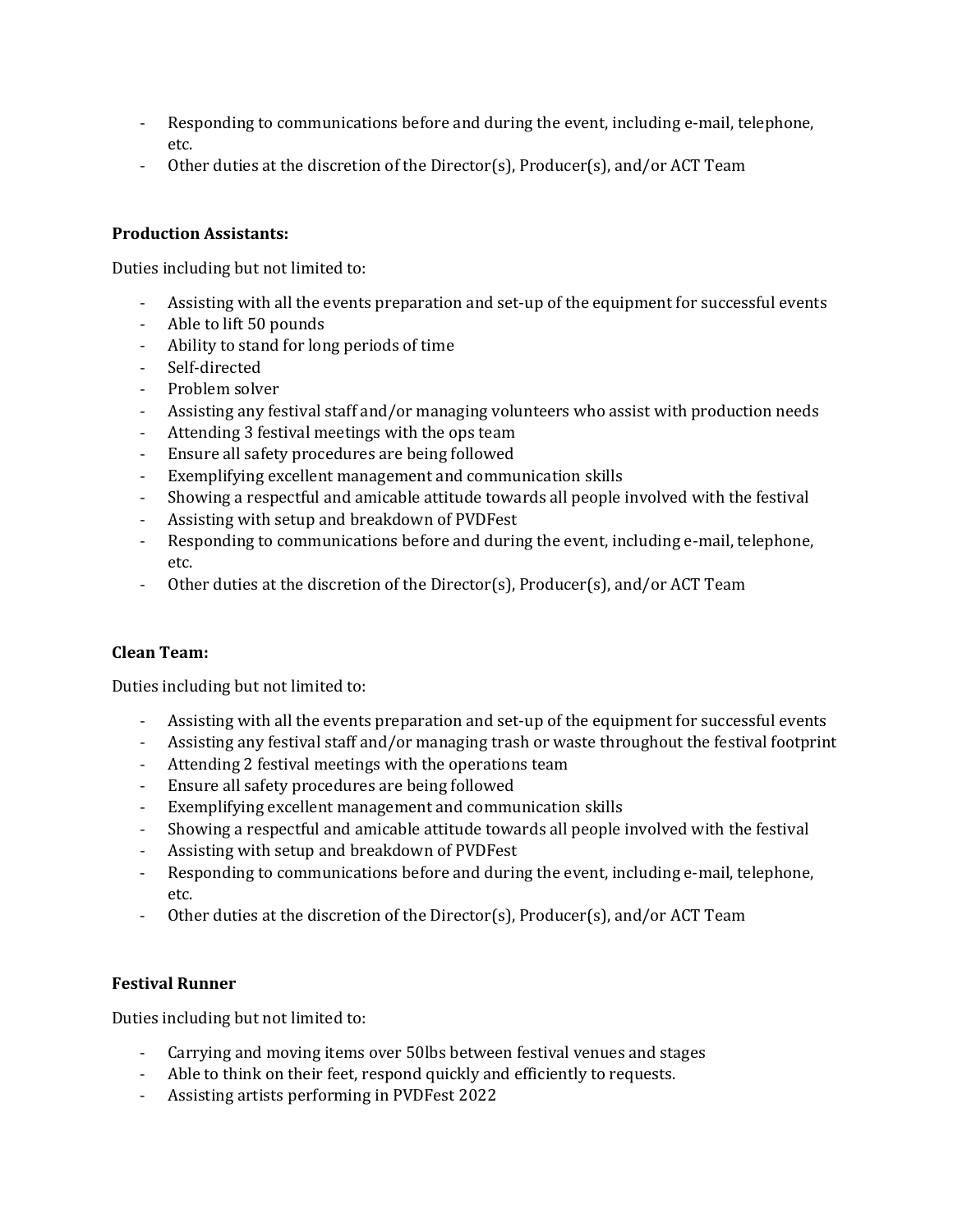- Attending 3 4 festival meetings with the production team
- Strong interpersonal and problem-solving abilities
- Exemplifying excellent management and communication skills
- Showing a respectful and amicable attitude towards all people involved with the festival
- Assisting with setup and breakdown of PVDFest
- Responding to communications before and during the event, including e-mail, telephone, etc.
- Other duties at the discretion of the Director(s), Producer(s), Stage Mangers, and/or ACT Team
- Must have a valid license

# **Sponsorship Fulfillment Team members:**

Duties including but not limited to:

This team will take on lead on VIP party check-in, Hospitality lounge check-in and entry, greeting sponsor representatives at check-in on Exchange Terrace throughout the Festival weekend, general footprint orientation. Appropriate candidates will be comfortable interacting with a variety of constituents, problem solving, cool under pressure, and maintain a professional demeanor.

# **Hospitality Runners**

Duties including but not limited to:

- Able to think on their feet, respond quickly and efficiently to requests.
- Assisting all artists performing in PVDFest 2022
- Attending 3 4 festival meetings with the production team
- Strong interpersonal and problem-solving abilities
- Exemplifying excellent management and communication skills
- Showing a respectful and amicable attitude towards all people involved with the festival
- Assisting with setup and breakdown of PVDFest
- Responding to communications before and during the event, including e-mail, telephone, etc.
- Other duties at the discretion of the Director(s), Producer(s), Stage Mangers, and/or ACT Team

# **APPLICATION INSTRUCTIONS:**

- Please send a resume with a cover letter which clearly articulates your interest and qualification for the position.
- Please include at least 2 professional references
- Send electronic submissions to Marissa Hutton [mhutton@firstworks.org](mailto:mhutton@first-works.org) with the position title in the subject line